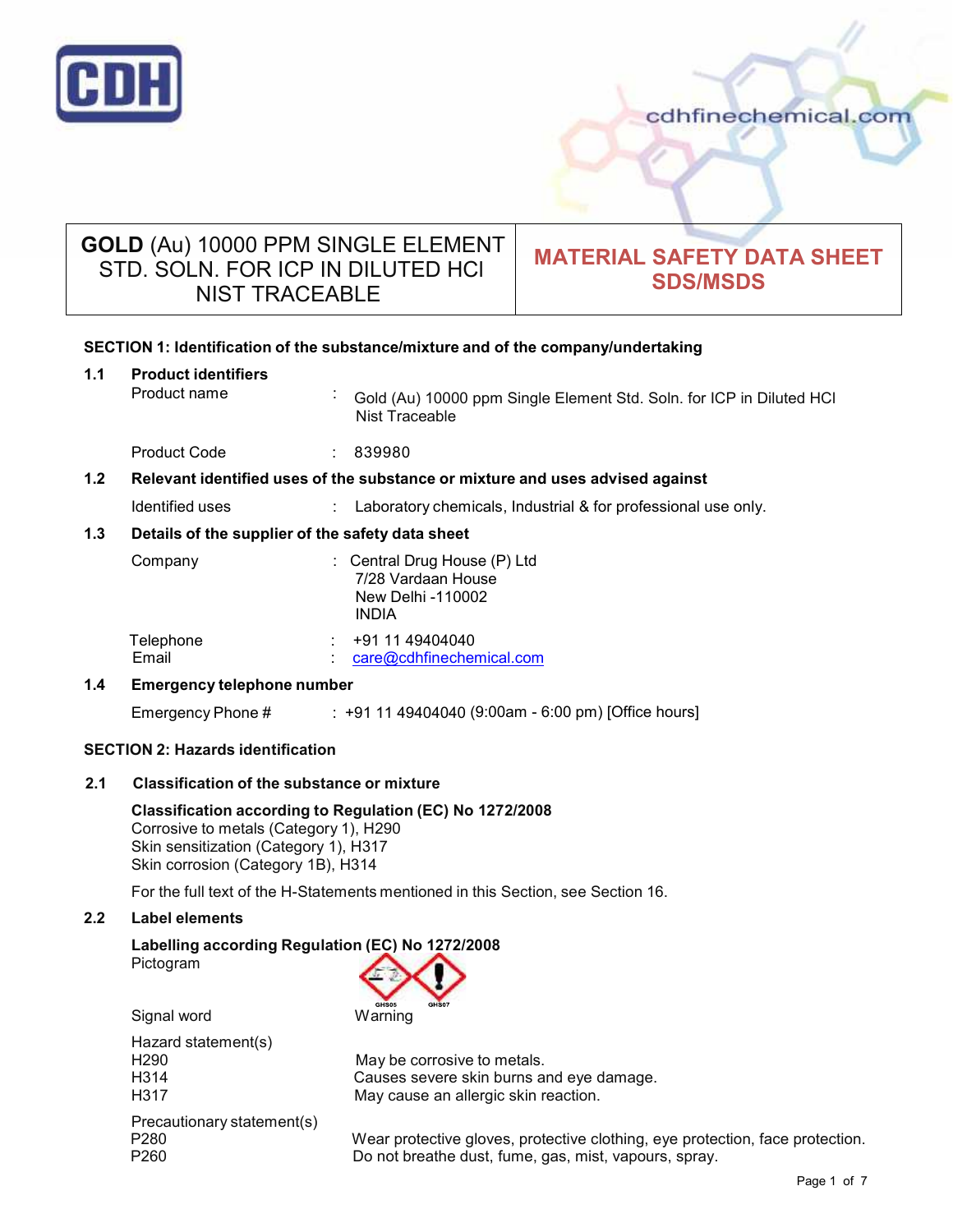| P <sub>264</sub><br>P272<br>P302+P352<br>P301+P330+P331 | Wash thoroughly after handling.<br>Contaminated work clothing should not be allowed out of the workplace.<br>IF ON SKIN: Wash with plenty of soap and water.<br>IF SWALLOWED: Rinse mouth. Do NOT induce vomiting. |
|---------------------------------------------------------|--------------------------------------------------------------------------------------------------------------------------------------------------------------------------------------------------------------------|
| P305+P351+P338                                          | IF IN EYES: Rinse cautiously with water for several minutes. Remove<br>contact lenses, if present and easy to do. Continue rinsing.                                                                                |
| P304+P340                                               | IF INHALED: Remove to fresh air and keep at rest in a position comfortable<br>for breathing.                                                                                                                       |
| P303+P361+P353                                          | IF ON SKIN (or hair): Remove immediately all contaminated clothing. Rinse<br>skin with water/shower.                                                                                                               |
| P333+P313                                               | If skin irritation or rash occurs: Get medical advice.                                                                                                                                                             |
| P363                                                    | Wash contaminated clothing before reuse.                                                                                                                                                                           |
| P405                                                    | Store locked up.                                                                                                                                                                                                   |
| P <sub>501</sub>                                        | Dispose of this material and its container to hazardous or special waste<br>collection point, in accordance with local, regional, national and/or<br>international regulation.                                     |
| Supplemental Hazard<br><b>Statements</b>                | none                                                                                                                                                                                                               |

# **2.3 Other hazards**

This substance/mixture contains no components considered to be either persistent, bioaccumulative and toxic (PBT), or very persistent and very bioaccumulative (vPvB) at levels of 0.1% or higher.

# **SECTION 3: Composition/information on ingredients**

#### **3.1 Mixtures**

| Component                                                                         | Hazardous ingredients according to Regulation (EC) No 1272/2008         | Classification                                                                                                                                                                                                                                                             | Concentration    |
|-----------------------------------------------------------------------------------|-------------------------------------------------------------------------|----------------------------------------------------------------------------------------------------------------------------------------------------------------------------------------------------------------------------------------------------------------------------|------------------|
| <b>Hydrochloric acid</b><br>CAS-No.<br>EC-No.<br>Index-No.<br>Registration number | 7647-01-0<br>231-595-7<br>$017 - 002 - 01 - X$<br>01-2119484862-27-XXXX | Met. Corr. 1; Skin Corr. 1B;<br>STOT SE 3; H290, H314,<br>H335<br>Concentration limits:<br>>= 25 %: Skin Corr, 1B.<br>$H314$ ; 10 - < 25 %: Skin Irrit.<br>2, H315; 10 - < 25 %: Eye Irrit.<br>2, H319; >= 10 %: STOT SE<br>3, H335; $>= 0.1$ %: Met. Corr.<br>1, $H290$ ; | $>= 5 - < 10 \%$ |
| Chloroauric acid<br>CAS-No.                                                       | 16903-35-8                                                              | Skin Corr. 1B; Skin Sens. 1;<br>H317                                                                                                                                                                                                                                       | $>1 - 5\%$       |

For the full text of the H-Statements mentioned in this Section, see Section 16.

# **SECTION 4: First aid measures**

### **4.1 Description of first aid measures**

#### **General advice**

Consult a physician. Show this safety data sheet to the doctor in attendance.

#### **If inhaled**

Remove to fresh air and keep at rest in a position comfortable for breathing. Immediately call a POISON CENTER or doctor.

### **In case of skin contact**

Wash contaminated clothing before reuse. Remove/Take off immediately all contaminated clothing. Wash with plenty of soap and water. Immediately call a POISON CENTER or doctor. If skin irritation or rash occurs: Specific treatment (see on this label). Get medical advice.

#### **In case of eye contact**

Immediately call a POISON CENTER or doctor. Remove contact lenses, if present and easy to do. Continue rinsing. Rinse cautiously with water for several minutes.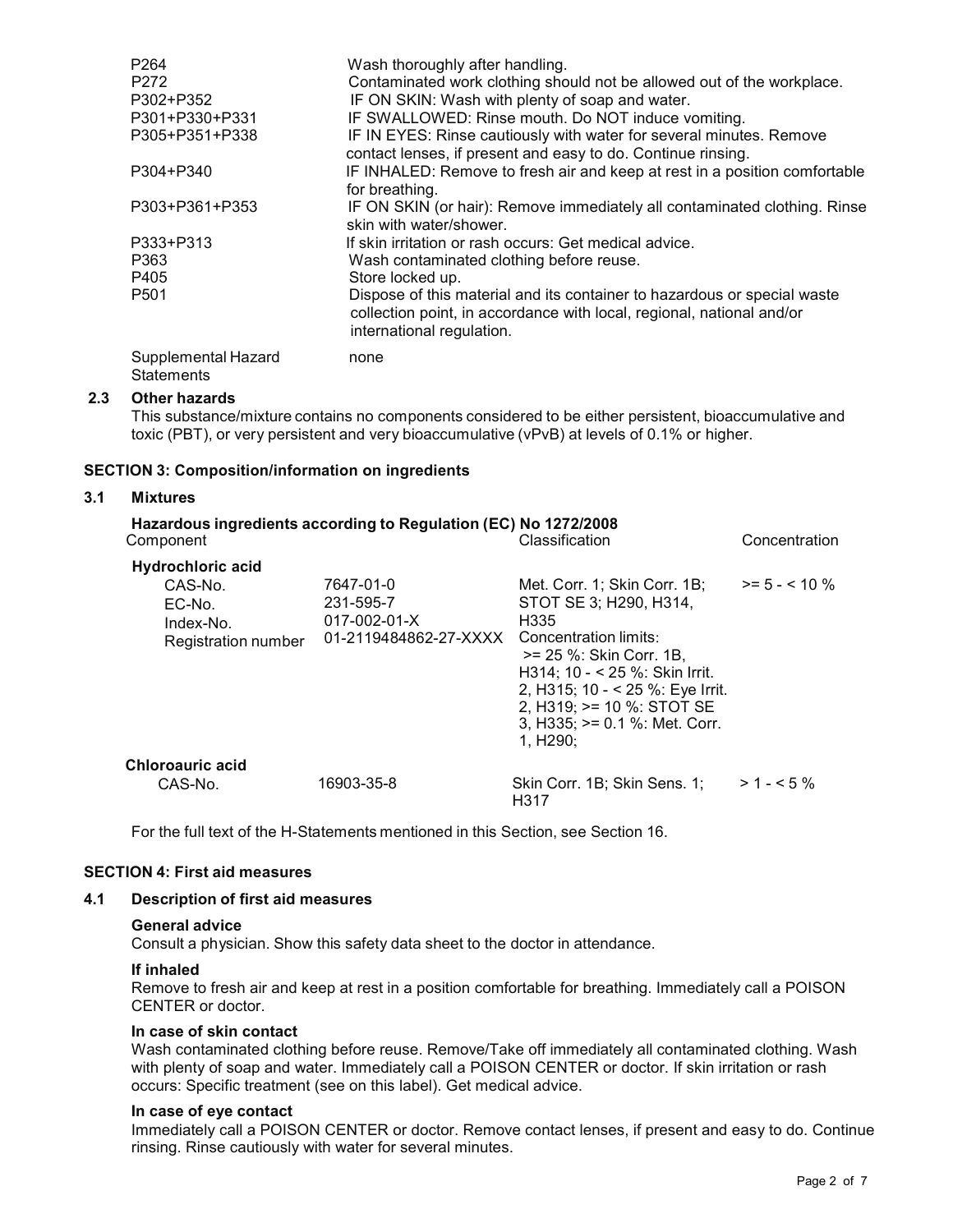**If swallowed**

Rinse mouth. Do NOT induce vomiting. Immediately call a POISON CENTER or doctor.

- **4.2 Most important symptoms and effects, both acute and delayed Symptoms relating to use**: Causes severe skin burns and eye damage. May cause an allergic skin reaction.
- **4.3 Indication of any immediate medical attention and special treatment needed** Never give anything by mouth to an unconscious person. If you feel unwell, seek medical advice (show the label where possible).

# **SECTION 5: Firefighting measures**

# **5.1 Extinguishing media**

**Suitable extinguishing media**: Foam, Dry powder, Carbon dioxide, Water spray, Sand. **Unsuitable extinguishing media**: Do not use a heavy water stream. **Surrounding fires**: Use water spray or fog for cooling exposed containers.

- **5.2 Special hazards arising from the substance ormixture** Under fire conditions, hazardous fumes will be present. Thermal decomposition generates: Corrosive vapours.
- **5.3 Advice for firefighters**

**Protection against fire**: Do not enter fire area without proper protective equipment, including respiratory protection.

**Special procedures**: Exercise caution when fighting any chemical fire. Avoid (reject) fire-fighting water to enter environment.

**5.4 Further information** No data available

# **SECTION 6: Accidental release measures**

**6.1 Personal precautions, protective equipment and emergency procedures For emergency responders**: Equip cleanup crew with proper protection. Ventilate area. **For non-emergency personnel**: Evacuate unnecessary personnel.

#### **6.2 Environmental precautions**

Prevent entry to sewers and public waters. Notify authorities if product enters sewers or public waters.

- **6.3 Methods and materials for containment and cleaning up** Soak up spills with inert solids, such as clay or diatomaceous earth as soon as possible. Collect spillage. Store away from other materials.
- **6.4 Reference to other sections** See section 8. Exposure controls/personal protection

# **SECTION 7: Handling and storage**

# **7.1 Precautions for safe handling**

**Handling**: Wash contaminated clothing before reuse. Wash thoroughly after handling. Do not breathe dust, fume, gas, mist, vapours, spray. Contaminated work clothing should not be allowed out of the workplace. **Technical protective measures**: Provide good ventilation in process area to prevent formation of vapour.

# **7.2 Conditions for safe storage, including any incompatibilities**

**Storage**: Keep only in the original container in a cool, well ventilated place. Keep container closed when not in use.

**Storage regulation**: Comply with applicable regulations.

**Storage - away from**: Strong bases. Strong acids. Sources of ignition. Direct sunlight.

**7.3 Specific end use(s)**

None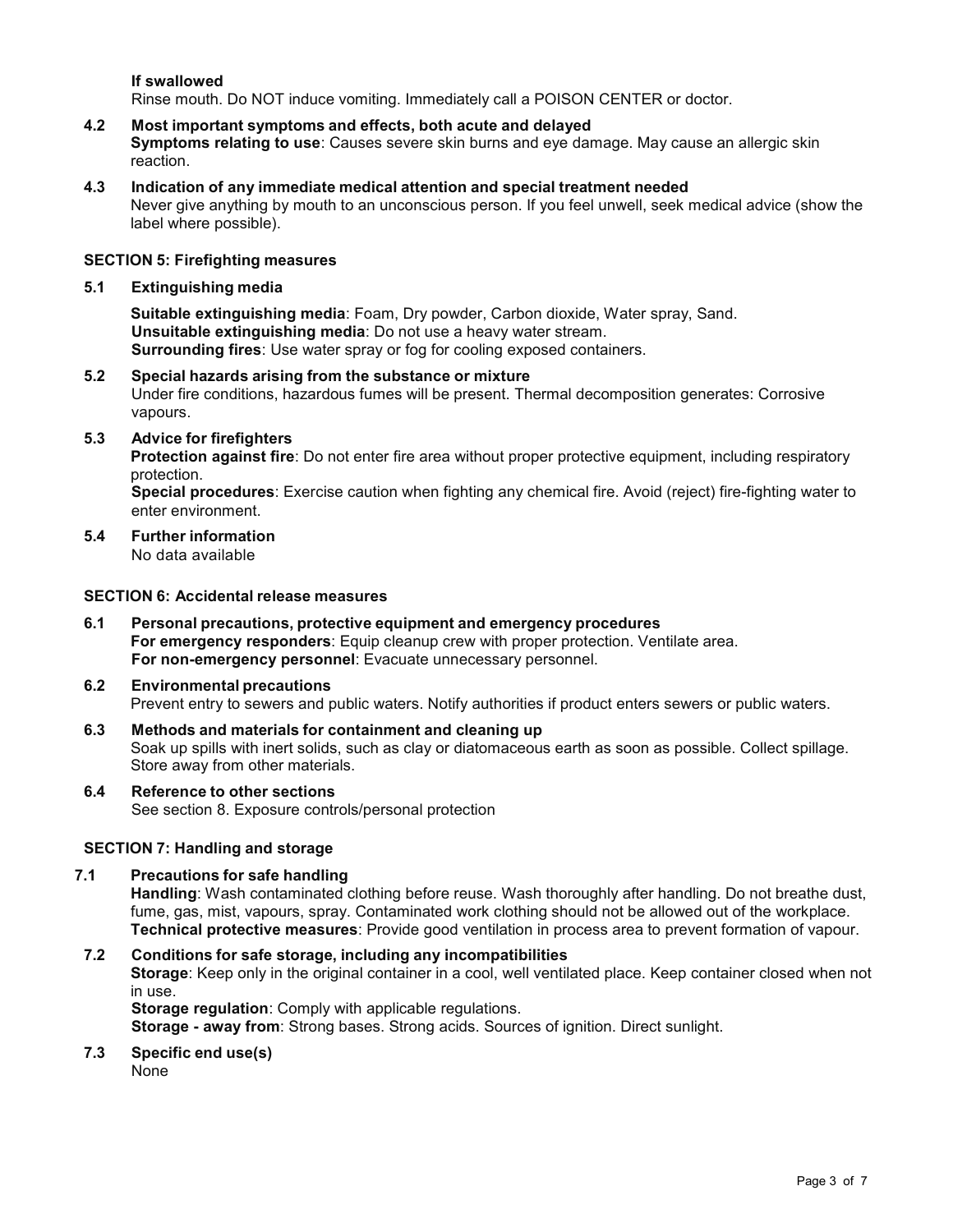# **SECTION 8: Exposure controls/personal protection**

# **8.1 Control parameters**

# **8.2 Exposure controls**

### **Appropriate engineering controls**

Handle in accordance with good industrial hygiene and safety practice. Wash hands before breaks and at the end of workday.

# **Personal protective equipment**

### **Eye/face protection**

Use equipment for eye protection tested and approved under appropriate government standards such as NIOSH (US) or EN 166(EU).

### **Skin protection**

Handle with gloves. Gloves must be inspected prior to use. Use proper glove removal technique (without touching glove's outer surface) to avoid skin contact with this product. Dispose of contaminated gloves after use in accordance with applicable laws and good laboratory practices. Wash and dry hands.

#### **Body Protection**

Complete suit protecting against chemicals. The type of protective equipment must be selected according to the concentration and amount of the dangerous substance at the specific workplace.

#### **Respiratory protection**

Where risk assessment shows air-purifying respirators are appropriate use (US) or type ABEK (EN 14387) respirator cartridges as a backup to enginee protection, use a full-face supplied air respirator. Use respirators and components tested and approved under appropriate government standards such as NIOSH (US) or CEN (EU).

# **Control of environmental exposure**

Do not let product enter drains.

# **SECTION 9: Physical and chemical properties**

# **9.1 Information on basic physical and chemical properties**

a) Appearance Form: liquid Colour: Golden yellow b) Odour No data available c) Odour Threshold No data available d) pH No data available e) Melting point/freezing point f) Initial boiling point and boiling range No data available No data available g) Flash point Not applicable h) Evaporation rate No data available i) Flammability (solid, gas) No data available j) Upper/lower flammability or explosive limits No data available k) Vapour pressure No data available l) Vapour density No data available m) Relative density No data available n) Water solubility No data available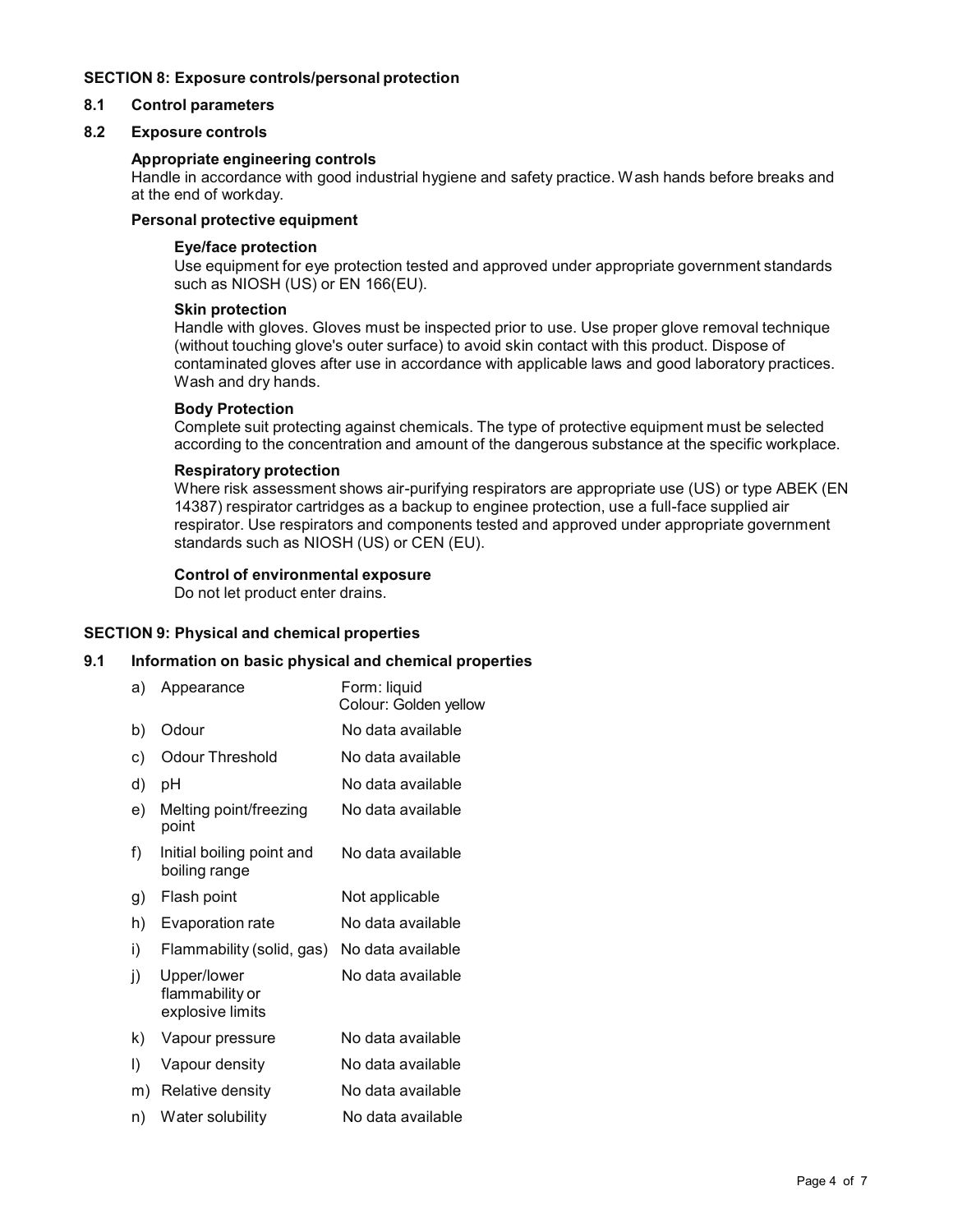| o) Partition coefficient: n- | No data available |  |
|------------------------------|-------------------|--|
| octanol/water                |                   |  |

- p) Auto-ignition temperature No data available
- q) Decomposition temperature No data available
- r) Viscosity No data available
- s) Explosive properties No data available
- t) Oxidizing properties No data available

# **9.2 Other safety information** No data available

# **SECTION 10: Stability and reactivity**

- **10.1 Reactivity** No data available
- **10.2 Chemical stability** Stable under recommended storage conditions.
- **10.3 Possibility of hazardous reactions** No data available
- **10.4 Conditions to avoid** Direct sunlight. Extremely high or low temperatures.
- **10.5 Incompatible materials** Strong acids, Strong bases.
- **10.6 Hazardous decomposition products Hazardous decomposition products**: Fumes, Carbon monoxide, Carbon dioxide. Thermal decomposition generates: Corrosive vapours.

# **SECTION 11: Toxicological information**

# **11.1 Information on toxicological effects**

**Acute toxicity** No data available

**Skin corrosion/irritation** No data available

**Serious eye damage/eye irritation** No data available

**Respiratory orskin sensitisation** No data available

**Germ cell mutagenicity** No data available

**Carcinogenicity**

IARC: 3 - Group 3: Not classifiable as to its carcinogenicity to humans (Hydrochloric acid)

**Reproductive toxicity** No data available

**Specific target organ toxicity - single exposure** No data available

**Specific target organ toxicity - repeated exposure** No data available

**Aspiration hazard** No data available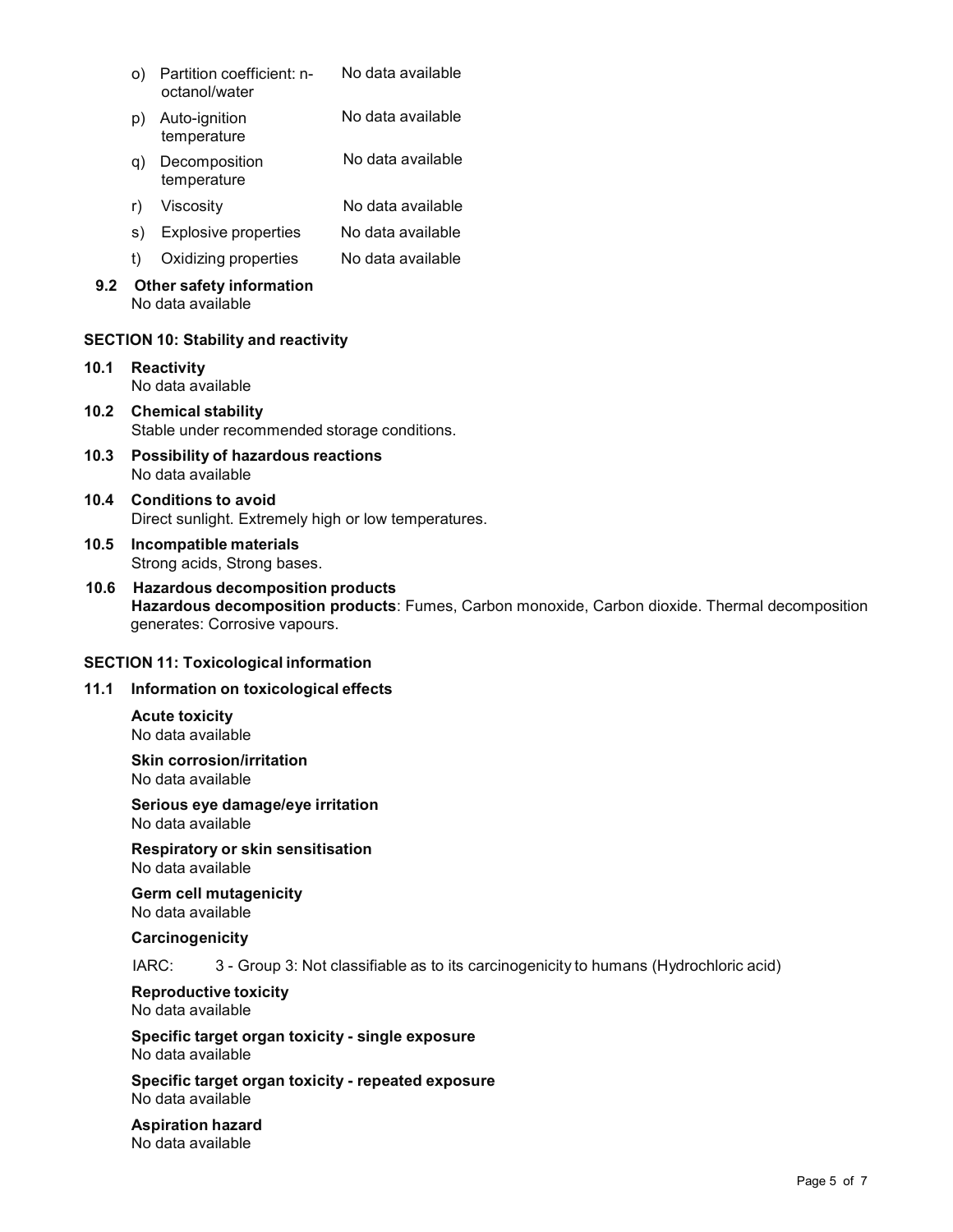# **Additional Information**

RTECS: Not available

To the best of our knowledge, the chemical, physical, and toxicological properties have not been thoroughly investigated.

# **SECTION 12: Ecological information**

**12.1 Toxicity** No data available

**12.2 Persistence and degradability** No data available

**12.3 Bioaccumulative potential** No data available

**12.4 Mobility in soil** No data available

**12.5 Results of PBT and vPvB assessment** The substance does not fulfil the criteria to be identified as PBT substance or vPvB substance according to Annex XIII of Regulation REACH.

#### **12.6 Other adverse effects Environmental precautions**: Avoid release to the environment.

# **SECTION 13: Disposal considerations**

### **13.1 Waste treatment methods**

# **Product**

Avoid release to the environment. Dispose in a safe manner in accordance with local/national regulations. Dispose of this material and its container to hazardous or special waste collection point, in accordance with local, regional, national and/or international regulation.

# **Contaminated packaging**

Dispose of as unused product.

# **SECTION 14: Transport information**

| 14.1 | UN number<br>ADR/RID: 1789                |                                                                                                        | <b>IMDG: 1789</b>         | <b>IATA: 1789</b> |  |
|------|-------------------------------------------|--------------------------------------------------------------------------------------------------------|---------------------------|-------------------|--|
| 14.2 | IMDG:<br>IATA:                            | UN proper shipping name<br>ADR/RID: HYDROCHLORIC ACID<br><b>HYDROCHLORIC ACID</b><br>Hydrochloric acid |                           |                   |  |
| 14.3 | Transport hazard class(es)<br>ADR/RID: 8  |                                                                                                        | IMDG: 8                   | IATA: 8           |  |
| 14.4 | Packaging group<br>ADR/RID: III           |                                                                                                        | <b>IMDG: III</b>          | IATA: III         |  |
|      | 14.5 Environmental hazards<br>ADR/RID: no |                                                                                                        | IMDG Marine pollutant: no | IATA: no          |  |
| 14.6 | No data available                         | Special precautions for user                                                                           |                           |                   |  |

# **SECTION 15: Regulatory information**

**15.1 Safety, health and environmental regulations/legislation specific for the substance ormixture** This safety datasheet complies with the requirements of Regulation (EC) No. 1907/2006.

# **15.2 Chemical safety assessment** For this product a chemical safety assessment was not carried out